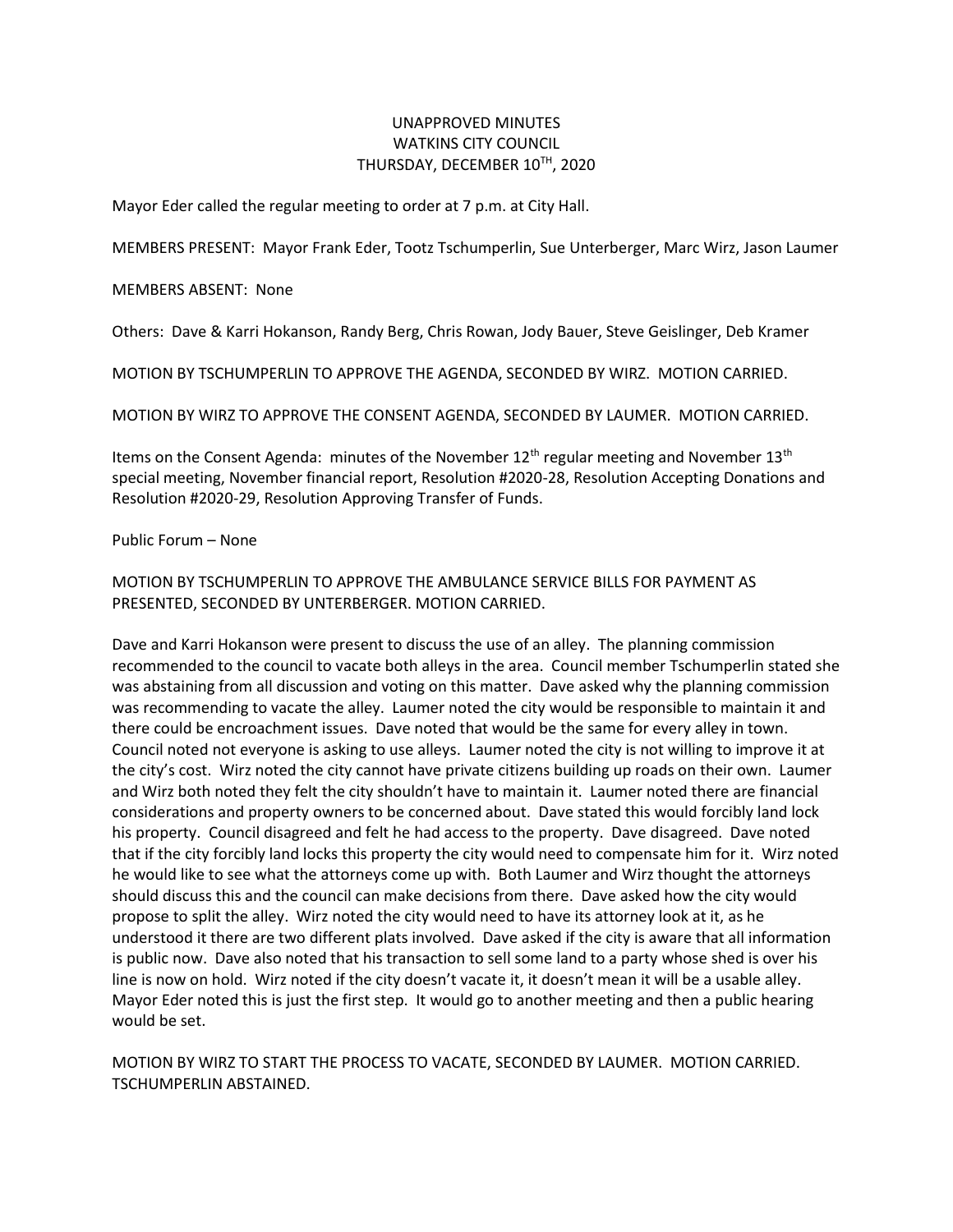MOTION BY LAUMER TO ACCEPT THE SHERIFF'S REPORT, SECONDED BY TSCHUMPERLIN. MOTION CARRIED.

Council reviewed the 2021 budget.

Mayor Eder opened the floor for public comment of the 2021 levy and budget at 7:30 p.m. Being there was no public comment, Mayor Eder closed the floor.

MOTION BY WIRZ TO ADOPT RESOLUTION #2020-30, RESOLUTION ADOPTING FINAL LEVY, SECONDED BY LAUMER. MOTION CARRIED.

## RESOLUTION #2020-30 CITY OF WATKINS MEEKER COUNTY, MINNESOTA RESOLUTION ADOPTING FINAL TAX LEVY, COLLECTIBLE IN 2021

Be it resolved by the city council of the City of Watkins, Meeker County, Minnesota, that the following sums of money be levied for the current year, collectible in 2021, upon the taxable property in the City of Watkins, for the following purposes: General Fund \$315,231.00 Economic Development Tax Abatement-Hilltop Health Care Center- \$15,196.00 Economic Development Authority Fund  $$10,000.00$ \$4,725,000 G.O. Refunding Bonds, Series 2013A \$175,200.00 The city clerk is hereby instructed to transmit a certified copy of this resolution to the county auditor of Meeker County, Minnesota. This foregoing resolution was adopted this  $10<sup>th</sup>$  day of December 2020 on a motion by Councilor Wirz, seconded by Councilor Laumer. Motion carried. ATTEST: (SEAL) Frank Eder, Mayor Debra S. Kramer, Clerk

MOTION BY TSCHUMPERLIN TO ADOPT RESOLUTION #2020-31, RESOLUTION ADOPTING FINAL BUDGET, SECONDED UNTERBERGER. MOTION CARRIED.

Ordinance #2020-2, Ordinance Adopting 2021 Fee Schedule, was reviewed. Kramer noted the change in Public Works rates was updated from the last meeting and under the Zoning fees, a note was added that any additional costs to the city for engineering, legal, etc. would be paid by the permit applicant.

MOTION BY UNTERBERGER TO ADOPT ORDINANCE #2020-2, ORDINANCE ADOPTING 2021 FEE SCHEDULE, SECONDED BY TSCHUMPERLIN. MOTION CARRIED.

BerganKDV proposed fees for audit services are \$15,540, \$16,000 and \$16,480 for years ending 2020, 2021, and 2022 respectively.

MOTION BY UNTERBERGER TO ACCEPT THE PROPOSAL FROM BERGANKDV FOR AUDIT SERVICES, SECONDED BY WIRZ. MOTION CARRIED.

Council reviewed the 2021 meeting schedule. Veterans Day will fall on the second Thursday of November. Council agreed to hold the regular meeting on November 10<sup>th</sup>, 2021.